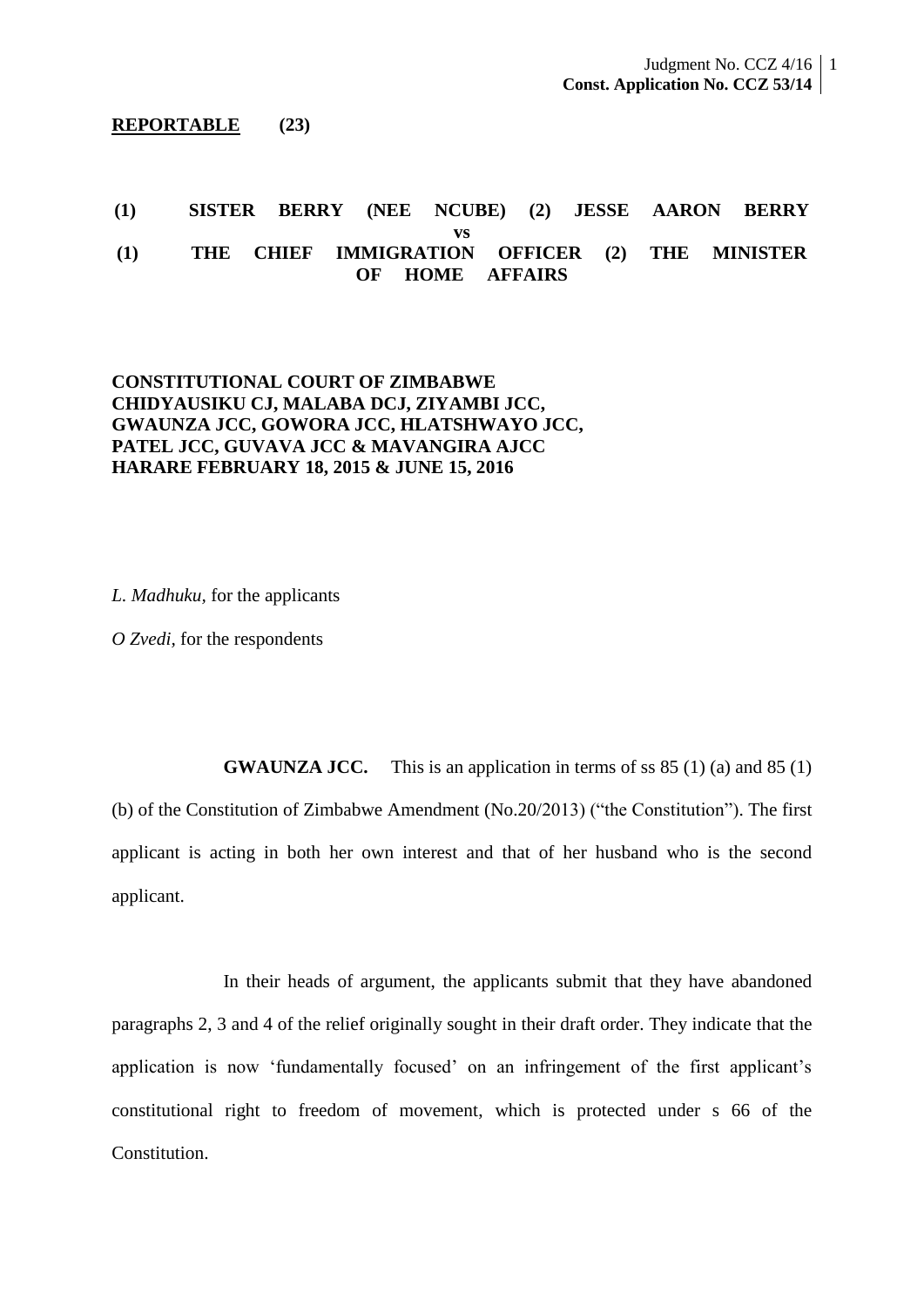The applicants accordingly seek the following relief:

- 1. A *declaratur* to the effect that the first applicant's fundamental right to freedom of movement and residence, guaranteed under the Constitution, has been violated by virtue of the respondents' refusal to grant the second applicant entry into and residence in Zimbabwe, and
- 2. An order compelling the respondents to:
	- i) permit the second applicant entry into Zimbabwe, and
	- ii) grant the second applicant a 'spousal' residence permit.

The background to the matter is as follows. The first applicant is a Zimbabwean citizen by birth whereas the second applicant holds the citizenship of the United States of America. The latter sometime in August 2011 entered into Zimbabwe without any impediments. He was issued with a temporary employment permit for the period of 28 September 2012 to 27 July 2013. The application was made on his behalf by a religious group called Cornerstone Fellowship International. During the second applicant's stay in Zimbabwe, he met and fell in love with the first applicant. After the expiry of his employment permit the second applicant returned to his home country for a short period. He then returned to Zimbabwe on a holiday visa to spend time with the first applicant. During this period, the two applicants solemnized their marriage in terms of the Marriage Act (*Chapter 5:11*) and made a decision to settle, and start their own family, in Zimbabwe. This decision prompted the second applicant to take the necessary legal steps to attain the status of a lawful resident of Zimbabwe. He applied for a residence permit on the basis of his marriage to a Zimbabwean citizen. He was granted a thirty day extension on his holiday visa whilst his application for a residence permit was being considered.

On or about 2 June 2014, the second applicant was invited for a meeting with immigration officers under the control of the respondents. He was told to leave the country as he was deemed to be a "prohibited" person in terms of s  $14(1)(e)(i)$  of the Immigration Act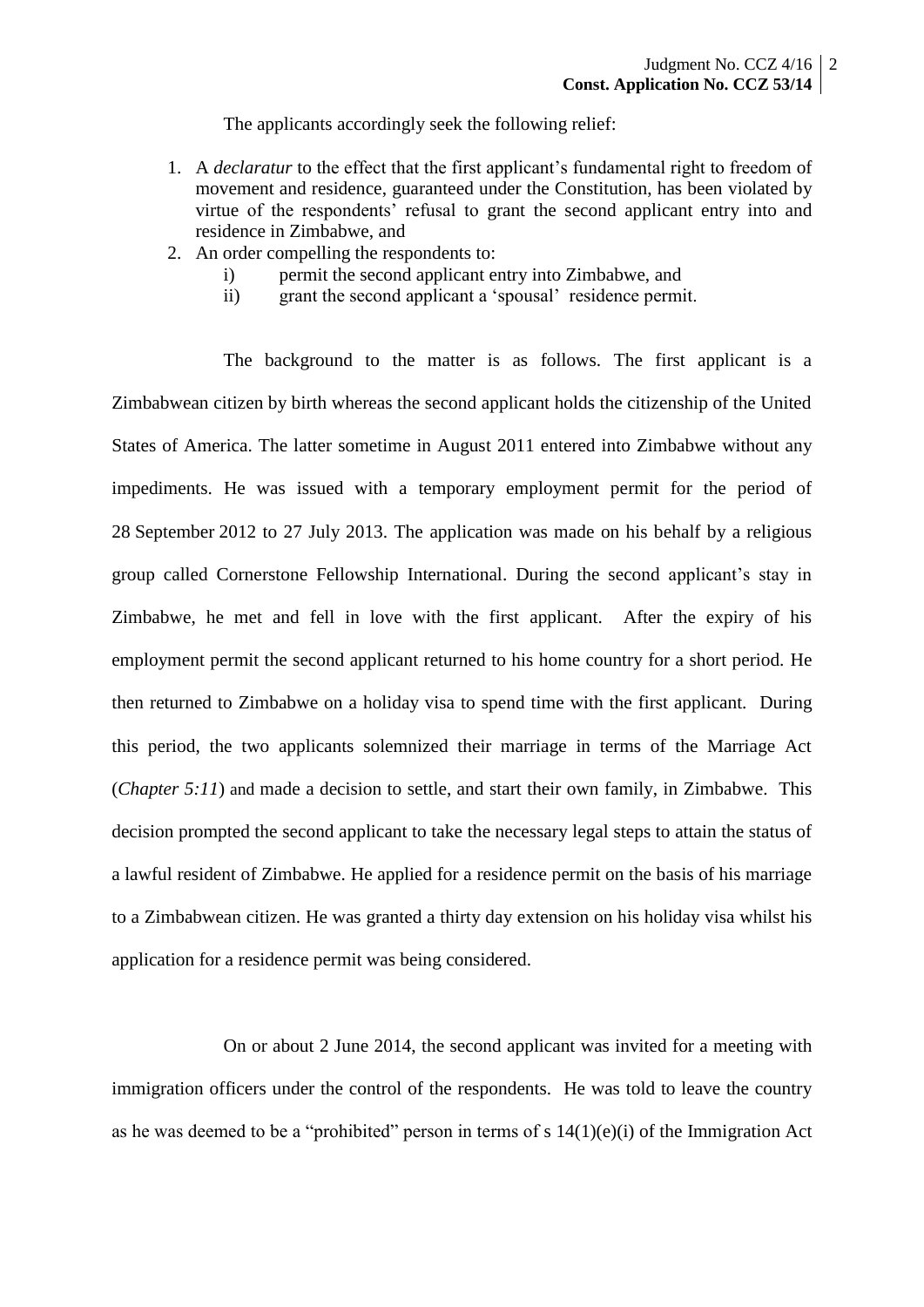[*Chapter 4:02*] ("the Act"). He was then given two options, that is, to leave the country immediately or to be deported. This was pursuant to s 17 of the Act.

The second applicant chose the former option and on 2 June 2014 left for South Africa together with his wife. Before leaving Zimbabwe, the applicants instructed their legal practitioners to appeal against the prohibition notice, which appeal was duly noted in the Magistrates Court, in terms of s 8 of the Act. The Court on 20 June 2014 ruled in favour of the second applicant and set aside the prohibition notice in question. The applicants were informed by their legal practitioners of this development and on 30 June, 2014, left South Africa for Zimbabwe, believing that they would finally settle down in Zimbabwe. Their joy was however short lived as the second applicant was denied entrance into Zimbabwe at the Beitbridge Border Post by the first respondent's officers, on the basis that he was still a prohibited person despite the setting aside of the prohibition order. The first applicant proceeded with the journey without her husband who was left in the hands of the first respondent's officers. She proceeded on 18 July 2014 to file an application before this Court, challenging the respondent's decision to declare the second applicant a prohibited person, and denying him entry into this country. Before the matter was heard on 18 February 2015, the first applicant successfully applied for interim relief, in chambers before the Chief Justice, allowing the second applicant entry into the country pending the determination of this application.

I consider it pertinent at this juncture to address the parties' submissions regarding the effect of the order of the Magistrates' Court setting aside the first prohibition notice issued against the second applicant.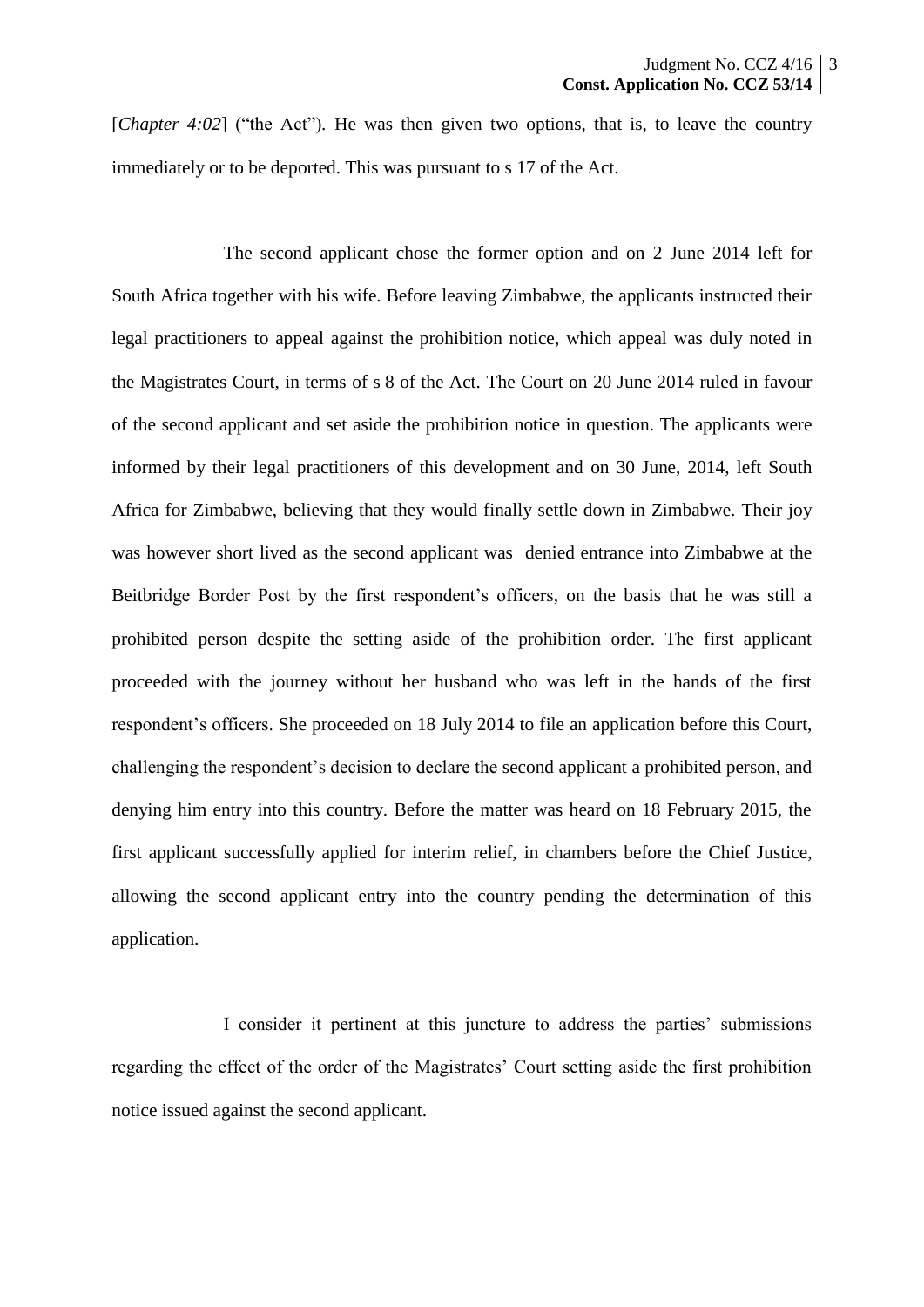As already stated, the second applicant chose the option to leave the country, and did so, on the basis of the prohibition notice dated 2 June 2014. A look at this notice, which cites two provisions falling under s 14 of the Act, shows that the first respondent's officers were required to delete whichever of the two provisions did not apply in any particular case. This was not done. While clearly the second provision cited would not have been applicable to the circumstances of the second applicant, the first provision is not fully legible and seems to refer to a paragraph (i.e. paragraph (1) of subs (1) of s 4 of the Act) that simply does not exist as part of the various paragraphs and subsections of s 14. The applicants challenged the notice primarily on this point, stating as follows in their grounds of appeal in the lower court:

"The order of prohibition is invalid at law as it is not supported by the cited provisions of the Immigration Act (*Chapter 4:02*)."

The applicants accordingly sought an order setting aside the prohibition notice. This ground of appeal had merit in view of s 8 (4) (a) of the Act which reads as follows:

"When—

(a) leave to enter Zimbabwe is refused or any person is informed for the first time that he is a prohibited person in terms of this Act, notice in writing specifying the provision of this Act under which leave to enter Zimbabwe is refused or the person is a prohibited person, as the case may be, shall be given to the person concerned:

Provided that…… "(*my emphasis*)

The Magistrate's full reasons for the order he made setting aside the impugned notice were not part of the record before this Court. Only the actual order of the Court has been provided, and it simply reads,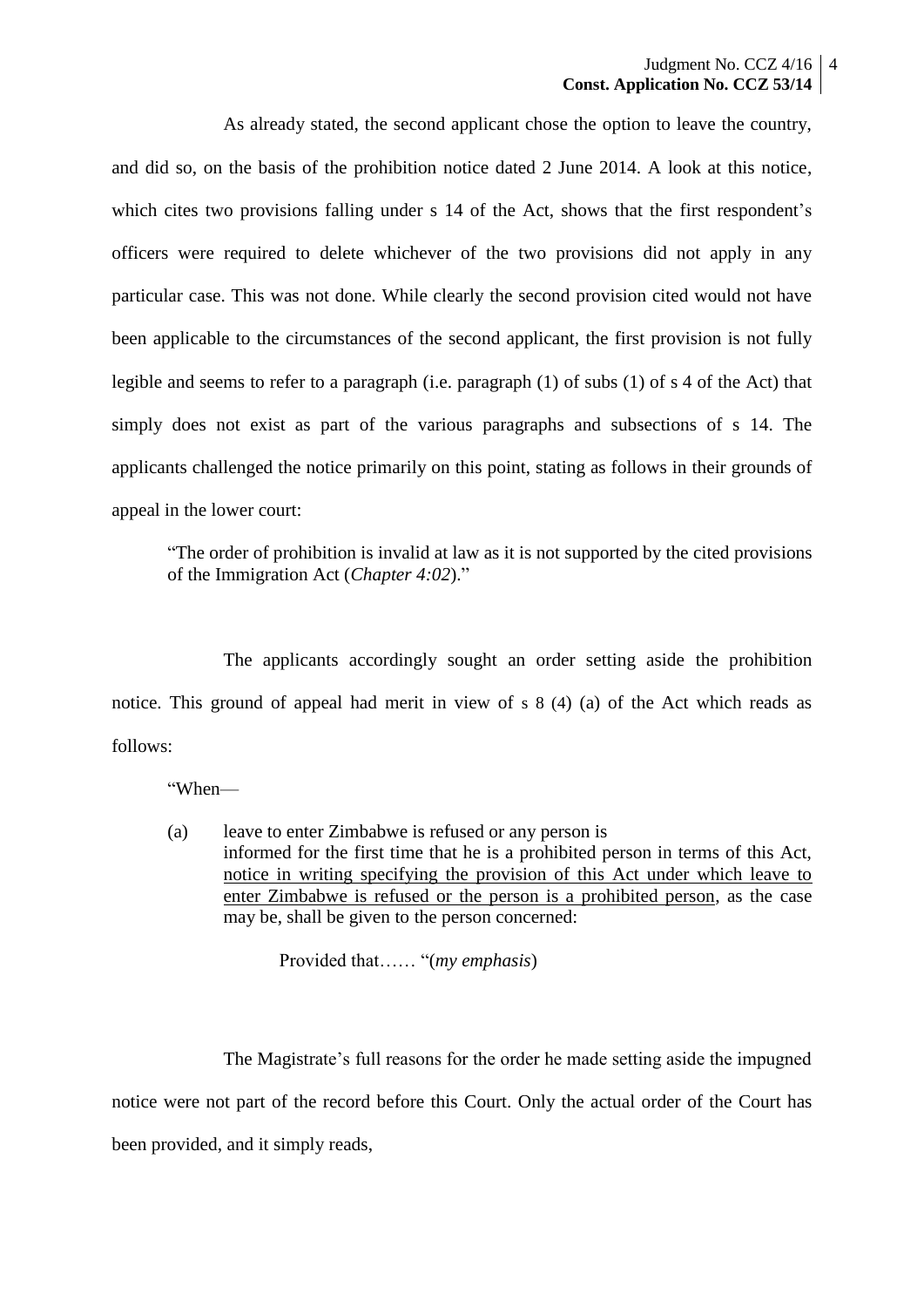"The Immigration appeal is upheld and the prohibition be and is hereby set aside"

Despite the lack of reasons for this order, its correctness cannot be doubted. This is because the notice in question, as already mentioned, did not correctly cite the section of the Act by virtue of which the second applicant was a prohibited person. The notice therefore, did not comply with  $s \ 8(4)(a)$  of the Act.

As indicated above, the applicants understood the order setting aside the prohibition notice to mean that there were no longer any legal impediments to the second applicant's return to Zimbabwe. The respondents took a different view of the matter. They contend that the Magistrate's Court's decision was based on a technicality rather than on the merits. This in their view meant that the lower Court did not make a determination to the effect that the second applicant was not a prohibited person, nor that such status be set aside. The respondents attached to their opposing papers another prohibition notice dated the same day, 30 June 2014, declaring that the second applicant was a prohibited person in terms of s 14 (1)(e)(i) of the Act. This notice fully complied with s  $8(4)(a)$  of the Act.

I find the respondents' submissions on the import of the Magistrates' Court's order setting aside the prohibition order, to have merit. The applicants challenged the prohibition notice of 2 June 2014, largely on technical grounds. There can be no disputing the fact that the notice in question was fatally defective, that is, a nullity. However, it appears that the applicants laboured under the misconception that the setting aside of the prohibition notice had the effect of opening the way to the second applicant to re-enter Zimbabwe. Sec 8(4(a) of the Act makes it clear that the notice does not confer the status of prohibited person on the recipient. All that it does is formerly inform the person of the section of the Act under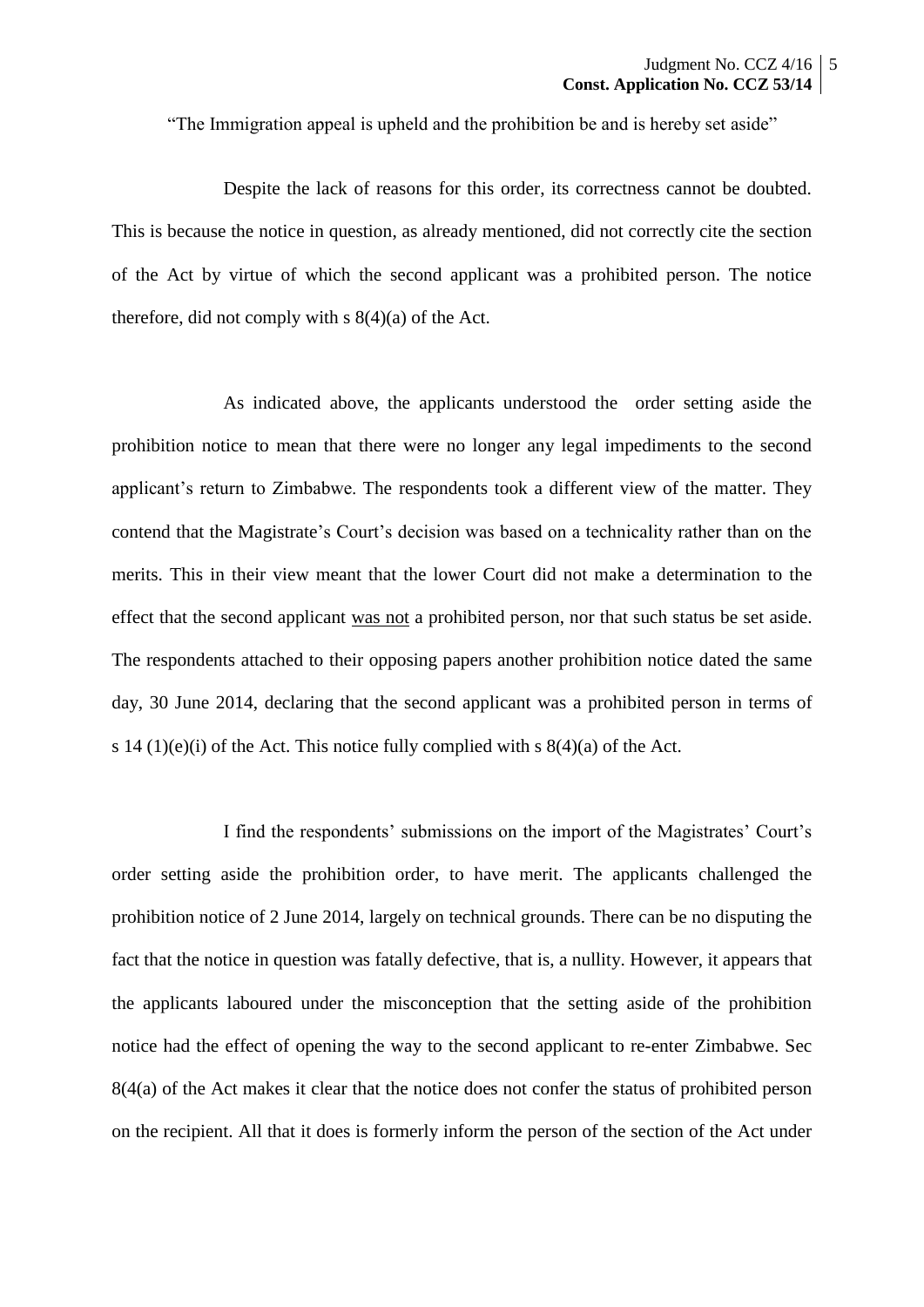which he was a prohibited person, that is, a person not eligible to enter Zimbabwe<sup>1</sup>. The second applicant's prohibited person status derived from the law, that is,  $s14(1)(e)(i)$  the Act, which I have cited below.

The respondents are therefore correct in the assertion that the second applicant maintained the status of prohibited person despite the setting aside of the prohibition notice. That being the case, the respondents were properly within their rights to issue another notice clearly setting out the basis for such a status.

The applicants, *albeit* challenging it *in casu*, did not appeal to the Magistrates' Court<sup>2</sup> against the allegation in the second notice, that he was a prohibited person. As indicated above, the second applicant has however been allowed to re-enter and stay in Zimbabwe pending the determination of this matter.

In my view there are basically three issues before this Court, namely:

- i) whether or not the second applicant's status of being a prohibited person was negated by his subsequent marriage to the first applicant;
- ii) whether or not there has been any infringement of the applicants' fundamental right to freedom of movement as alleged?; and
- iii) whether the applicants are entitled to the relief sought.

# **(i) Was the second applicant's status of being a prohibited person negated by his marriage to the first applicant?**

 $\overline{\phantom{a}}$ 

<sup>&</sup>lt;sup>1</sup> This is to be contrasted with the situation referred to in s 14 (2) of the Immigration Act which reads as follows; " A person shall be declared to be a prohibited person in terms of subparagraph (iii) of paragraph (e) of

subsection (1) by notice in writing served on him or, if his whereabouts are unknown or he has departed from Zimbabwe, by notice in the Gazette".

 $2$  This would be in terms of s 21(1) of the Immigration Act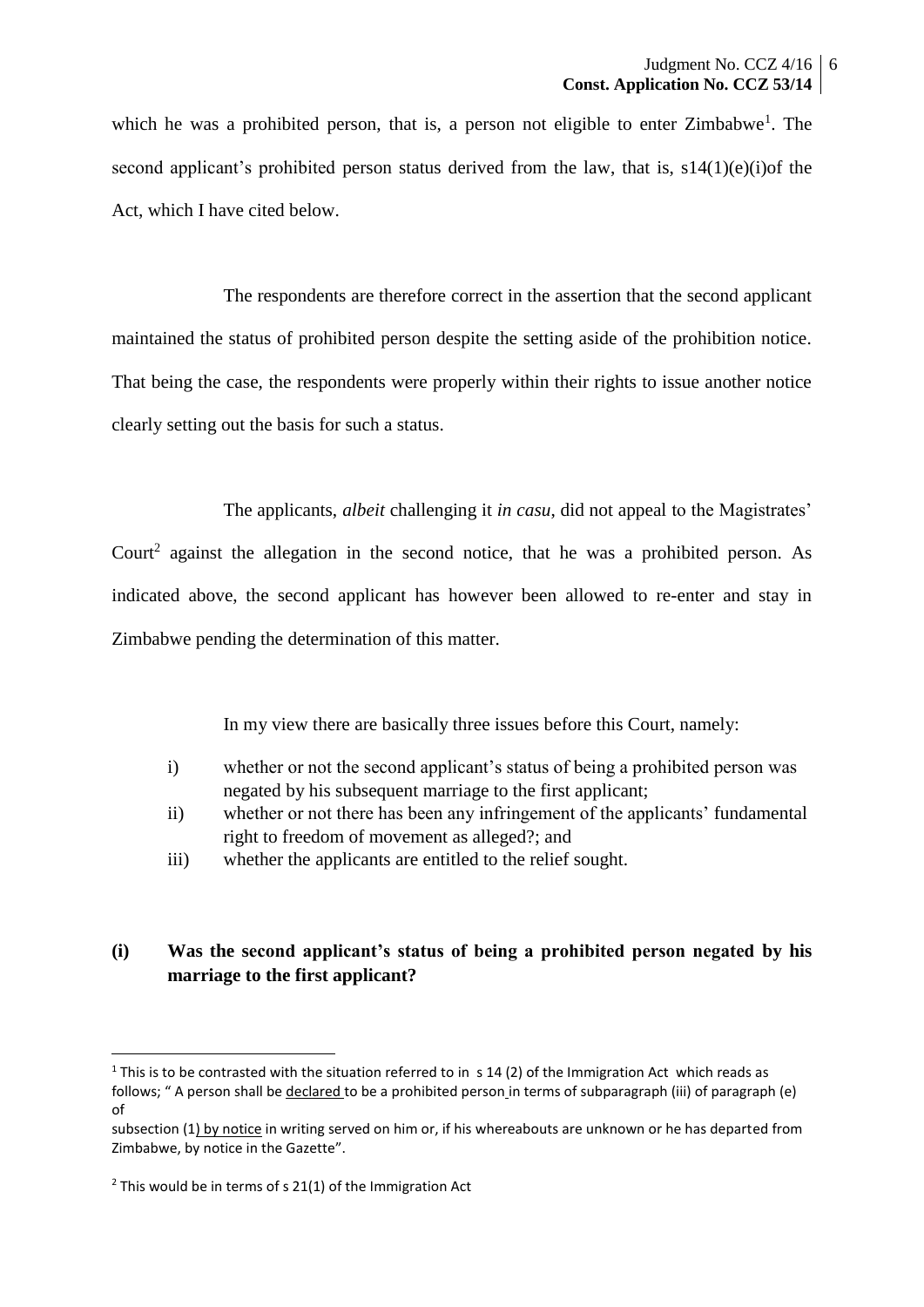In this respect, it is pertinent to note that the second applicant was convicted by a court in the United States of America after being found in possession of dangerous drugs, and sentenced to pay a fine. Therefore, by operation of law, (that law being s  $14(1)(e)(i)$  of the Immigration Act), he automatically became a prohibited person, a status that the Minister would simply be required to confirm through the issuance of a notice to that effect.

This is clear from a reading of that section, which defines a prohibited person,

*inter alia,* as follows:

| $\degree$ (e) |       | any person who, not having received a free pardon, has been convicted |
|---------------|-------|-----------------------------------------------------------------------|
|               |       | in Zimbabwe or elsewhere of-                                          |
|               | (1)   | any offence specified in Part I of the Schedule; or                   |
|               | (i)   | $\cdots$                                                              |
|               | (iii) | $\cdots$                                                              |

Paragraph 12 of Part 1 of the Schedule specifies the offence relevant to the second applicant as follows:

"12. Dealing in or being in possession of dangerous or habit-forming drugs or being in possession of any pipe or other utensils used in connection with the smoking of such drugs in contravention of any enactment."

The second applicant became a prohibited person by law, after he disclosed that he was once convicted in the United States of America of being found in possession of dagga and sentenced to pay a fine of USD\$1 000. It is not in dispute that dagga is classified as a dangerous or habit forming drug in terms of the Dangerous Drugs Act (*Chapter 15:02*). The second applicant was, therefore, already a prohibited person when he first entered the borders of Zimbabwe, notwithstanding the fact that the Minister did not then issue a notice to that effect. It hardly needs mentioning that the Minister can only issue such notice if his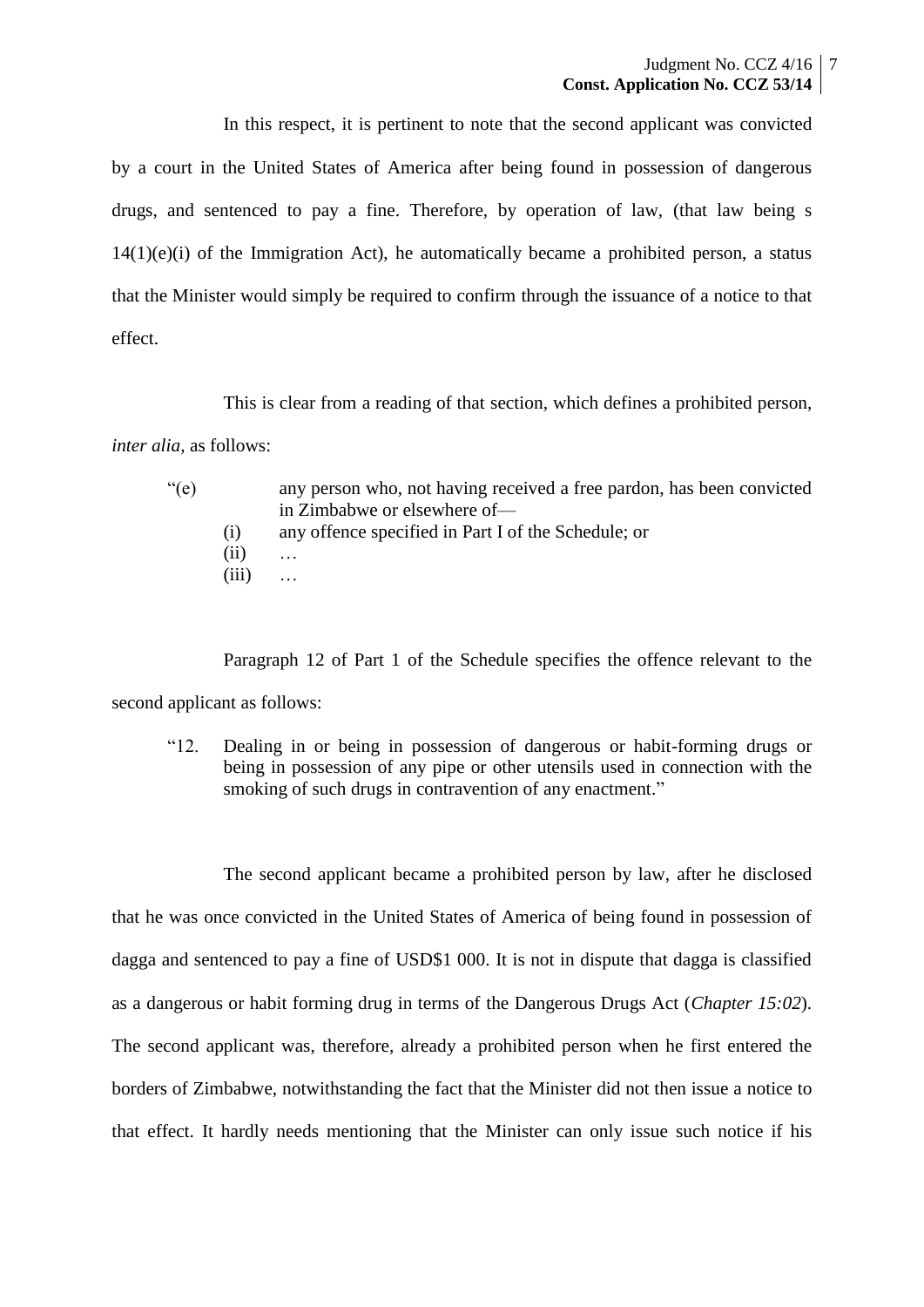attention is drawn to the applicant's conviction for any of the offences specified in s 14(e) of the Immigration Act.

Significantly, the second applicant was already a prohibited person at the time he married the first applicant.

The first respondent readily accepts that the initial admission of the second applicant into Zimbabwe was allowed in error, and seems to suggest that he was allowed entry into this country because his conviction was deliberately not disclosed at that stage. Be that as it may, the second applicant, as already indicated was, by operation of law, a prohibited person.

This then raises the question of whether, by marrying a Zimbabwean woman, the second applicant was divested of his prohibited person status? Not having challenged the constitutionality or otherwise of ss  $14(1)(e)(i)$  and 17 of the Immigration Act the applicants therefore, do not dispute that the second applicant became a prohibited person by operation of law*.* Indeed, and as already pointed out, the second applicant has not appealed against the declaration of his prohibited person status, that is contained in the second prohibition notice of 30 June, 2014. His argument is basically that because of his marriage to the first applicant, he should be spared, or be exempted from, the consequences that flow from one's status as a prohibited person, and be allowed to stay with her in Zimbabwe.

This is a matter that the Supreme Court has decisively determined in a number of cases.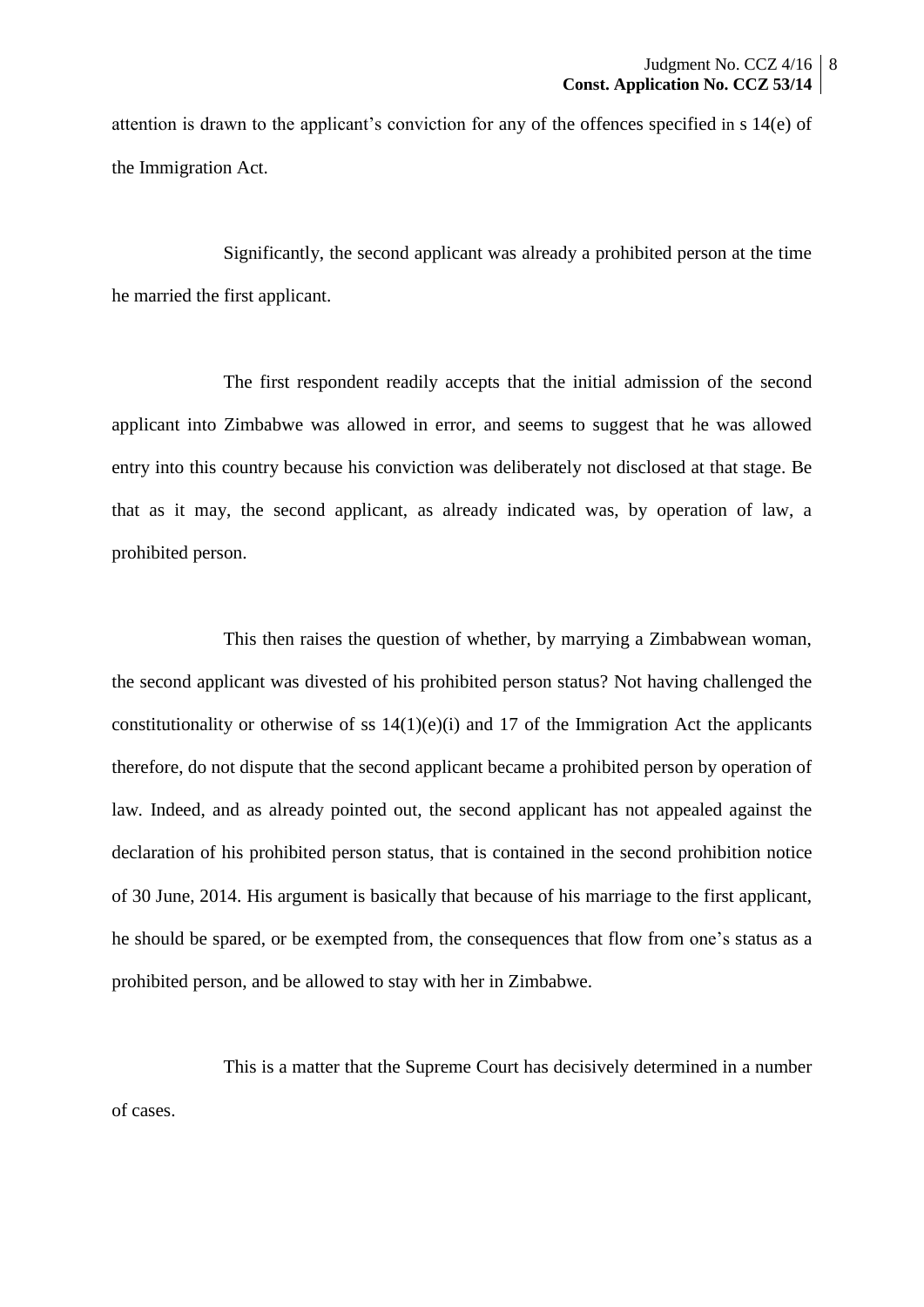1n the case of *Nomsa Jonasi-Ogundipe vs Chief Immigration officer and 3* 

*Others* SC 13/05 the learned judge had this to say in relation to facts similar to those *in casu*:

"… one does not need to be formally declared a prohibited person for him to be one. He becomes one by the mere fact of being in Zimbabwe in contravention of the Act. *In casu*, the applicant's husband was a prohibited person from before his marriage to the applicant. He remained a prohibited immigrant until the day he was deported. The endorsement of his passport merely confirmed this reality. His marriage to the applicant did not convert his status from prohibited to non-prohibited person. To attain the latter status, he would still need the requisite permit. This point was stressed by this Court in *Edwards v Chief Immigration Officer* 2000(1) ZLR 485(S) at 487 E-F where GUBBAY CJ quoted, with approval, the following passage in the High Court case involving the same parties (HB 107/96):

In the absence of authority to the contrary, I find that marriage, *per se,* does not entitle an alien wife of a Zimbabwean citizen to reside in the country without the relevant permit issued in terms of the provisions of the Immigration Act and Regulations.*"*

The wife in the *Edwards* case was, like the applicant's husband *in casu,* a

prohibited persons in terms of s 14 of the Act. In that judgment, the learned Chief Justice

addressed the same argument being advanced by the applicant, that as a spouse, her husband

was protected from being declared a prohibited person by virtue of s 15(2) of the Immigration

Act. The learned Chief Justice stated as follows at page 489 E- F:

"It is implicit that s 15(2) classifies persons or classes of persons who are not regarded as prohibited persons under s 14. Thus the actuality of being a prohibited person at the date of her marriage to a citizen of Zimbabwe effectively disqualified the appellant from becoming a non-prohibited person under para (d) to s 15  $(2)$  of the Act. A contrary interpretation would give rise to the ability of a prohibited person to evade the restriction against entry or removal from Zimbabwe by marriage to a Zimbabwean citizen." (my emphasis) $3<sup>3</sup>$ 

Thus the issue of whether or not the parties' marriage had the effect of negating the prohibited person status of the second applicant is one that is answered in the negative. This point is accordingly decided against the applicants.

**.** 

*<sup>33</sup> See also Kenderjian v Chief immigration officer* 2000(1)ZLR 697 (S)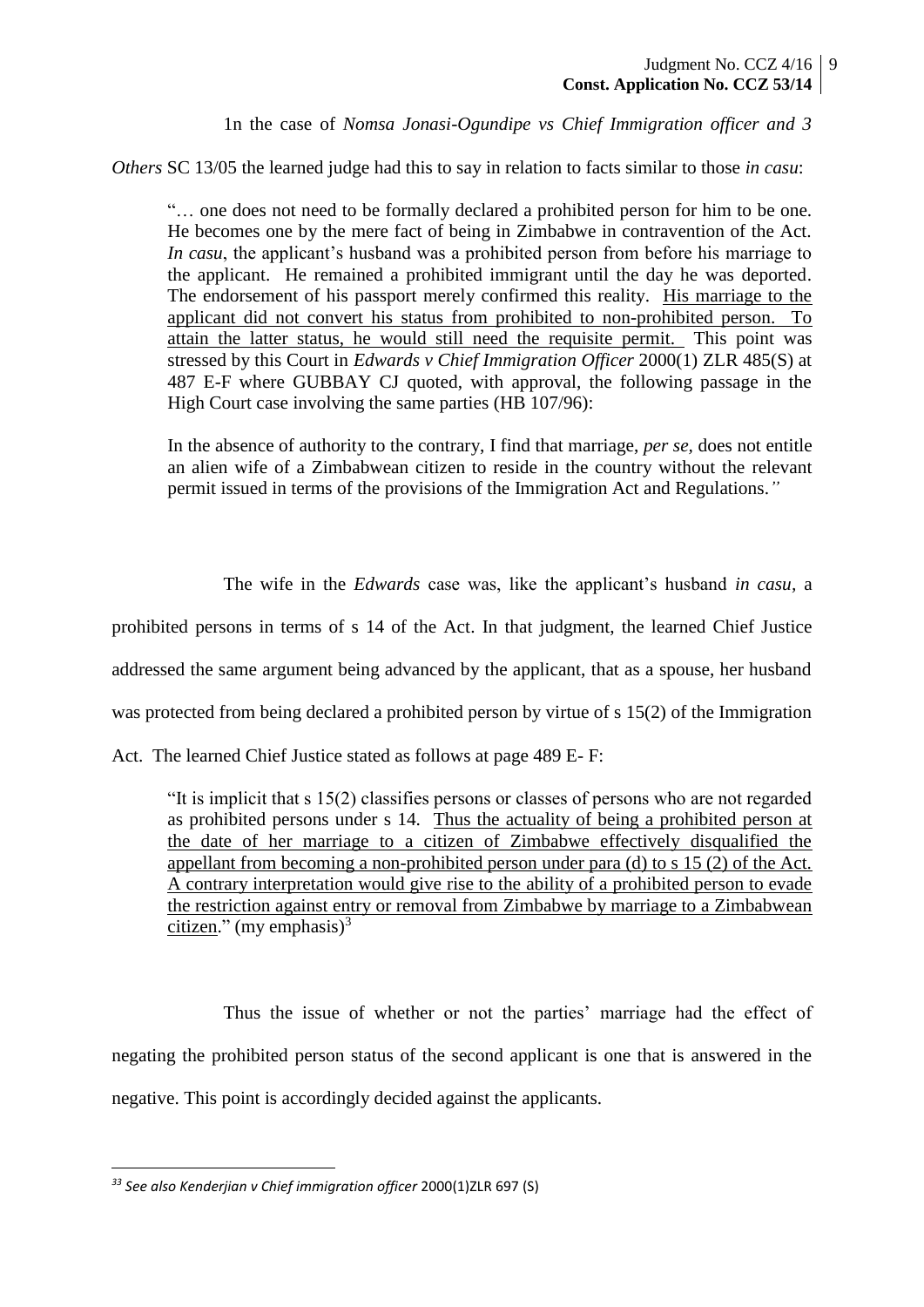# **(ii) Has the applicant's fundamental right to freedom of movement been violated, as alleged?**

I will now turn to the second issue for determination, which is whether or not the respondents' refusal to grant the second applicant  $-$  a prohibited person  $-$  entry into Zimbabwe, violated the first applicant's fundamental right to freedom of movement and residence.

Numerous authorities have determined that this right includes the right of a Zimbabwean citizen married to an alien spouse, to reside with him or her in Zimbabwe<sup>4</sup>. However, where the alien spouse is, like the second applicant *in casu,* a prohibited person, different considerations apply. The second applicant was a prohibited person at the time of his marriage to the first applicant. Accordingly, the issue of whether or not the first applicant's right to freedom of movement has been violated in the manner alleged, cannot be determined independently of the fact that her alien spouse was a prohibited person at the time that the two contracted their marriage.

According to the applicants, 'there is no doubt' that the first applicant's constitutional right to freedom of movement and residence has been infringed by the refusal of the respondents to grant her alien husband a residence permit. While conceding that the right to freedom of movement is not absolute, the applicants contend that in this case the infringement of the right was not reasonably justifiable in a democratic society, as envisaged under s 86 of the Constitution. They concede that the Immigration Act 'qualifies' as a law of general application but contend that the real issue is whether, and I quote from their heads of argument:

1

<sup>4</sup> See among others, *Rattigan & Ors v Chief Immigration Officer & Ors* 1994 (2) ZLR 54 (S); *Hambly v Chief Immigration Officer* 1998 (2) ZLR 285 (S)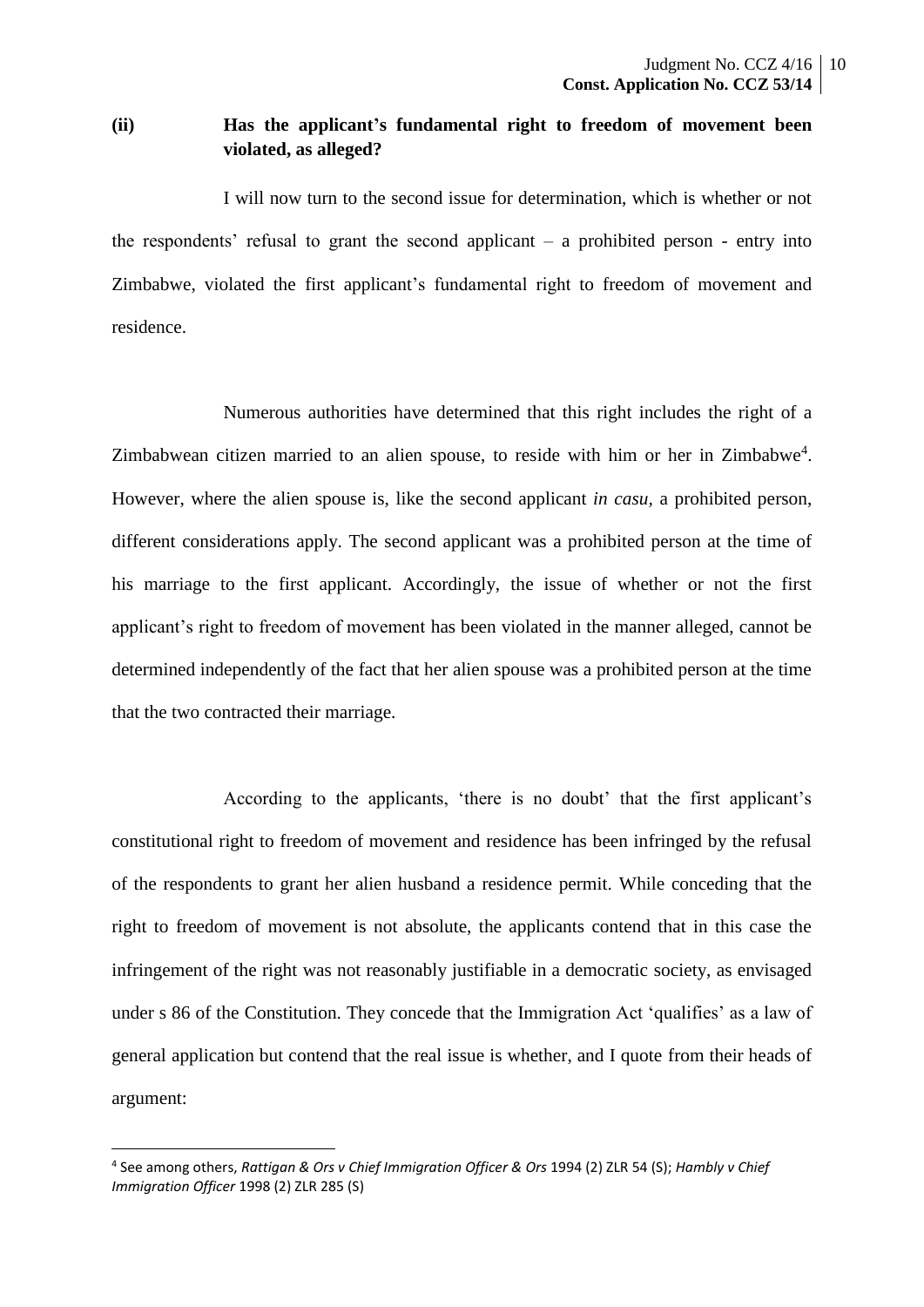"the conduct of the respondents, purportedly carried out in terms of the Immigration Act *(Chapter 4:02),* was fair, reasonable, necessary and justifiable in a democratic society based on openness, justice, human dignity and freedom?"

I find the reasoning of the applicants to be somewhat confusing. The conduct complained of was done, (and not 'purportedly' so), in terms of a law of general application. Specifically the conduct amounted to enforcement of s 17 of the Act which stipulates as follows:

"Subject to this Act-

- a) a prohibited person shall not enter or remain in Zimbabwe;
- b) an immigration officer shall refuse a prohibited person leave to enter Zimbabwe, and if he has entered Zimbabwe, such person shall forthwith depart Zimbabwe." (my emphasis)

As is abundantly evident, this provision is not only clear in its meaning, it is expressed in peremptory terms. The provision allows no discretion on the part of the respondents in terms of whether or not to enforce it against any particular prohibited person. In other words the provision does not exempt from its operation any class of prohibited persons. The strict application of this provision by the respondents is what the applicants refer to as 'conduct' that violated the first applicant's fundamental right to freedom of movement.

Significantly, the applicants do not challenge the constitutional validity of s 17 of the Immigration Act. They simply contend, without providing a legal basis for it, that the respondents should have used some type of discretion, and allowed the second applicant entry into Zimbabwe. Nor do the applicants allege that in applying the law in question, the respondents employed means or a *modus* that went beyond what the provision mandates, to violate the first applicant's fundamental rights. The applicants, therefore, take issue with the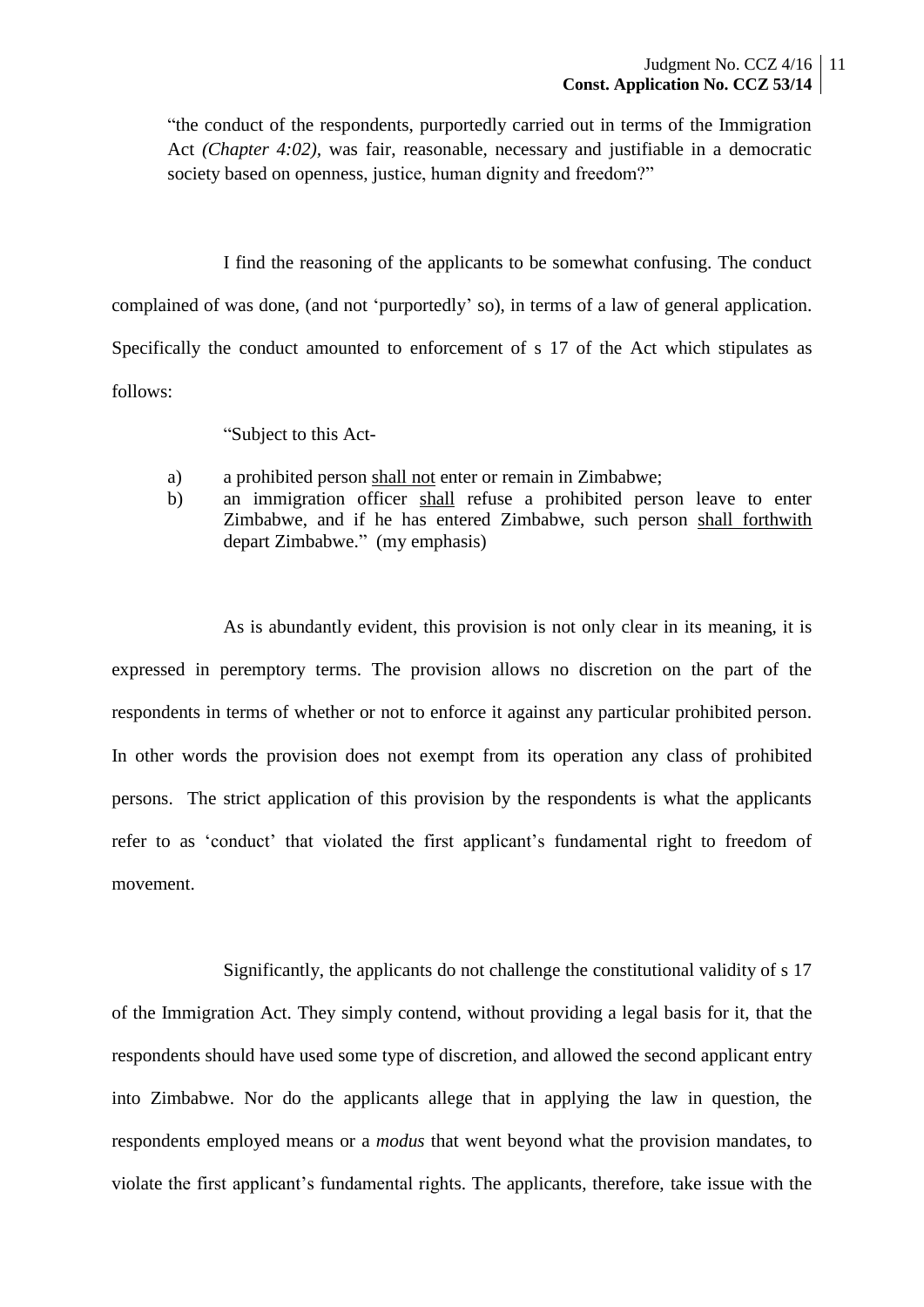mere fact of the respondents doing their job, in other words, the respondents' actions in properly applying an unchallenged law that falls under their direct responsibility.

On these grounds, the applicants seek a *declaratur* to the effect that the first applicant's fundamental right to freedom of movement has been violated. To support their case, they proffer detailed arguments that would, in my view, have been more appropriate to a challenge of the constitutional validity of the provision in question. Or, perhaps, the respondents' conduct based on a perceived misinterpretation thereof.

I am not persuaded that the applicants in the circumstances of this case, can properly impugn the strict application of s 17 of the Act, more so, in a constitutional case that alleges the infringement of a fundamental right of the prohibited person's Zimbabwean spouse. In this respect, I find the following excerpt from the book "Constitutional Litigation*"* 5 by the learned authors **Max du Plessis, Glenn Penfold** and **Jason Brickhill***,* to be eminently apposite*:*

*"*The quintessential example of a constitutional matter is one that involves the direct application of the Bill of Rights, that is, a constitutional challenge to law or conduct based on an unjustified infringement of a fundamental right. This includes challenges to the constitutionality of:

- (i) An Act of Parliament, a local government by law or conduct of a State functionary; and;
- ii) a rule of the common law or customary law." (my emphasis)

In my view, one cannot impugn, on a constitutional basis, "conduct" that constitutes a proper, lawful application of the law, without challenging the constitutional validity of the same law, or actions premised on a misinterpretation of it.

**.** 

*<sup>5</sup>* First Ed. at p 19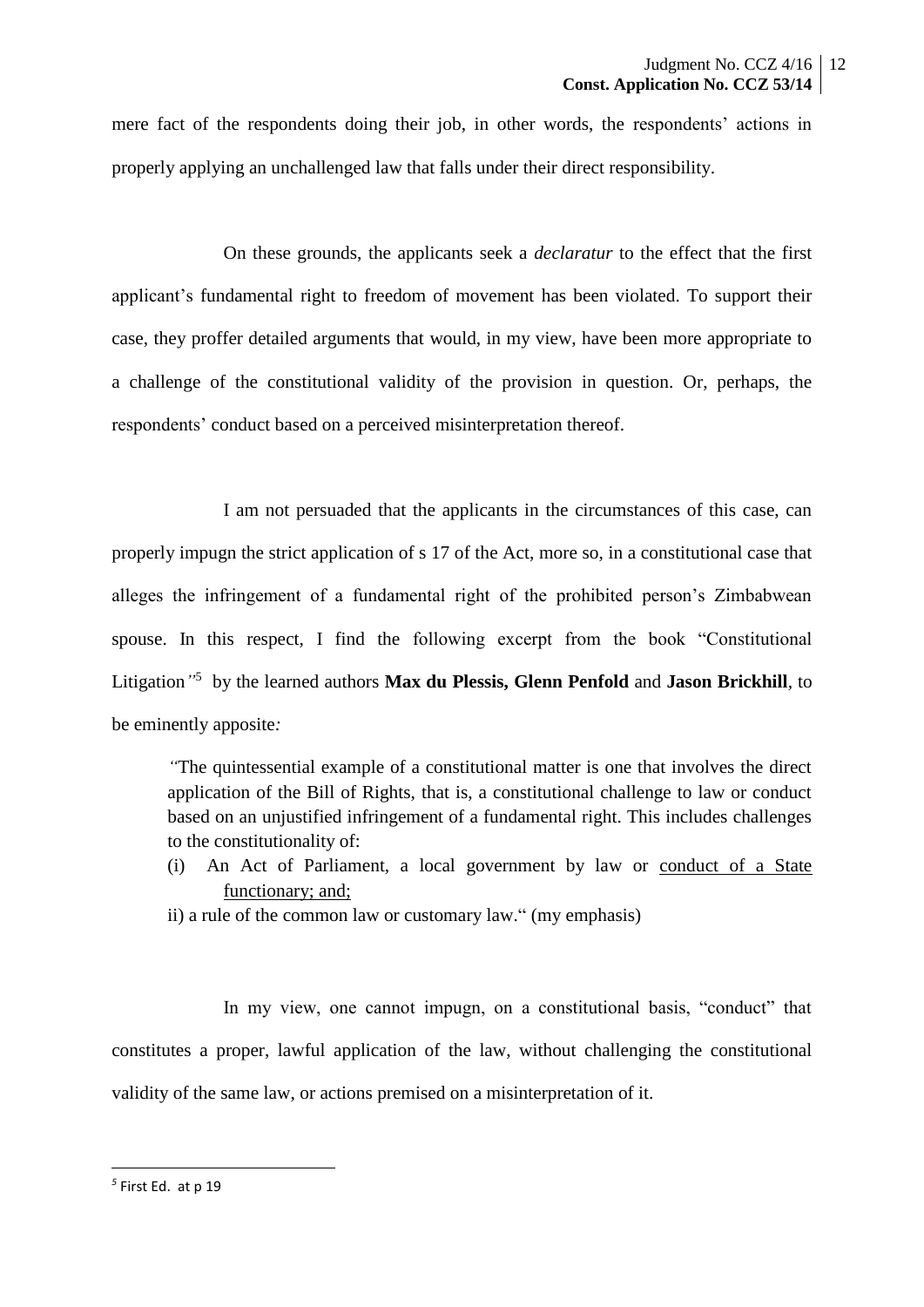That being the case, I hold that the *declaratur* that the applicants seek lacks a proper constitutional basis. Such a *declaratur* would, in any case, have had the undesirable effect of introducing chaos and confusion in the application of the provision in question. This is because the respondents would be faced with the dilemma of not knowing when and on what basis to exempt any particular prohibited person from the operation of what clearly is a peremptory, (and unchallenged), provision of the Immigration Act.

### **(iii) Whether the applicants are entitled to the relief sought**

I turn now to deal with the last issue for determination which is whether or not the applicants are entitled to the relief sought. In addition to the *declaratur* referred to, which I have determined has been improperly sought before this Court, the applicants also seek an order compelling the respondents to allow the second applicant entry into Zimbabwe, and, in addition, grant him a spousal visa.

The order relating to the granting of leave to enter Zimbabwe would be a consequence of the *declaratur* that the applicants have unsuccessfully sought. It therefore suffers the same fate. I should mention in this connection that the second applicant seems to have eschewed the procedure laid down in the Immigration Act and regulations (Statutory Instrument 195/1998) for challenging, through an appeal to the Magistrates' Court, the issuance of the second notice that declared him to be a prohibited person. The immigration regulations set out in detail the procedures for such an appeal, including the referral by the magistrate concerned, of any point of law, to the Supreme Court for determination (see ss 55- 59). Instead, the applicants chose to mount this constitutional challenge, which I have determined to be ill-conceived.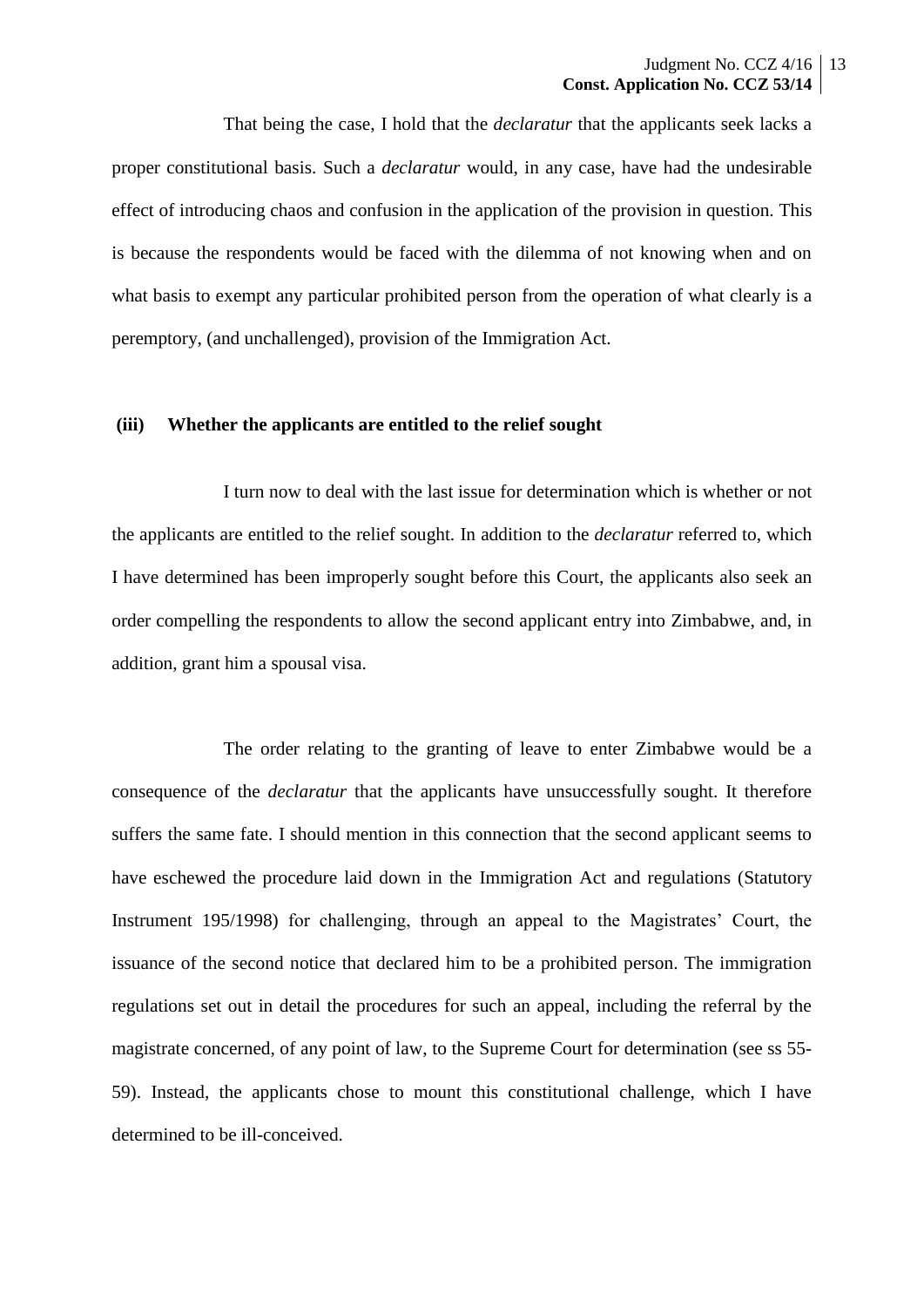As for a spousal residence permit, the papers before the court allude to the fact that the second applicant properly filed an application before the Chief Immigration Officer, for a residence permit as a spouse of a Zimbabwean citizen. This would have been in terms of ss 15 and 16 (1)(a) of SI 195/1998*.* The respondents submit that the application is still pending determination although it has been 'stalled' by the second applicant's refusal to 'observe due process.' There is nothing on record to suggest that the applicants dispute this assertion.

The provisions of the Act and regulations make it clear that the process of applying for and being issued with, a spousal residence permit, is involved and requires the consideration, by the Chief Immigration officer, of numerous issues. The applicants in effect seek an order that would result in this Court interrupting a statutory process commenced by the appropriate immigration authorities to receive and determine an application for a residence permit by an alien spouse. Such order would in addition, compel the respondents to grant the permit sought without fully assessing the second applicant's suitability for it, based on the requirements mandated by the Immigration Act. The impropriety of such an order hardly needs any emphasis. Due process needs to, and must be, followed.

In both the issue of the second applicant's failure to appeal against the notice of prohibition, and his request for an order compelling the respondents to grant him a spousal permit I find that alternative remedies were not exhausted. This is a circumstance that brings to mind the doctrines of "ripeness" and constitutional "avoidance." The former concept is said to encompass the latter and has been described in these terms: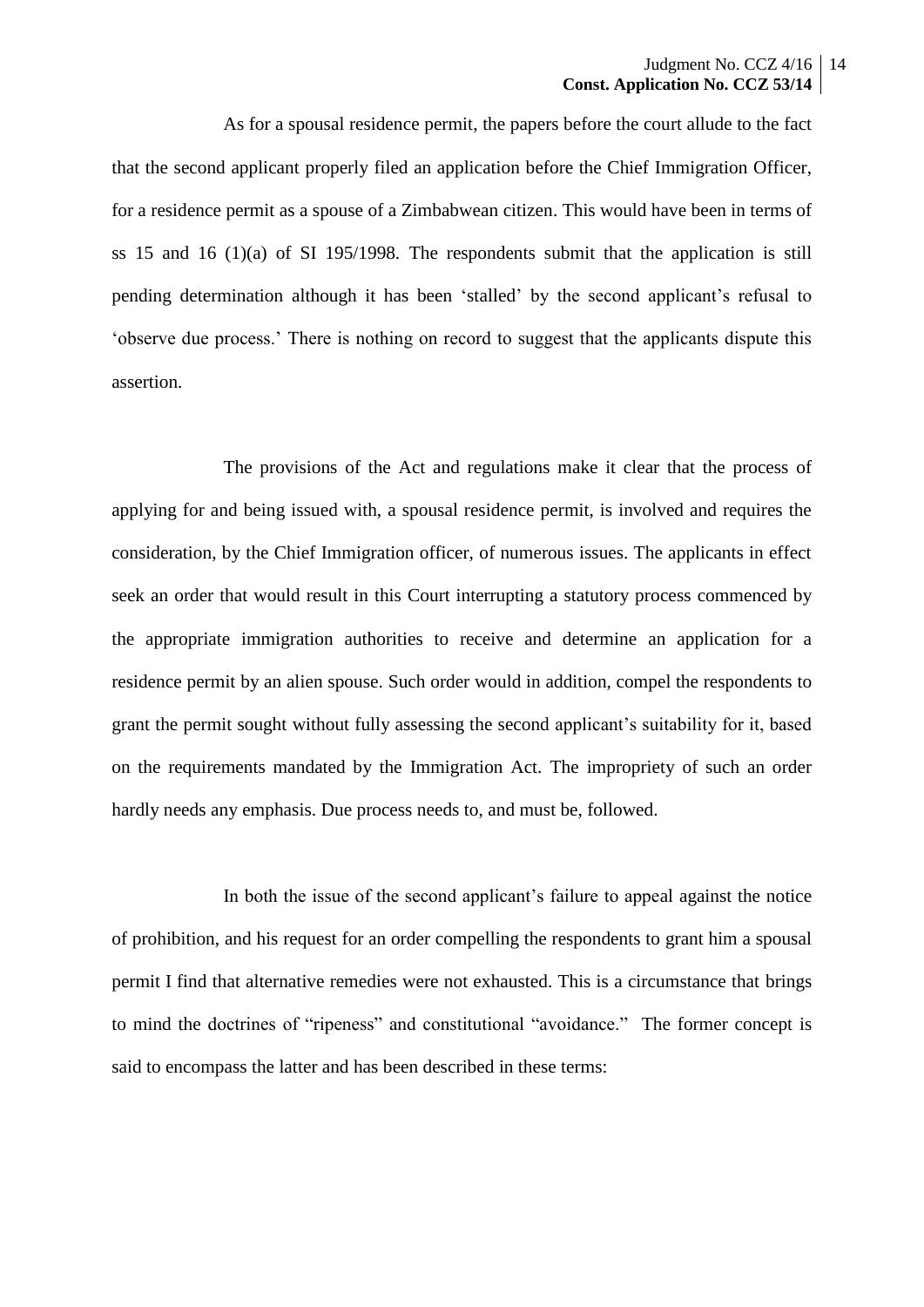"… the concept of ripeness also embraces the general principle that where it is possible to decide any case, civil or criminal, without reaching a constitutional issue, that is the course that should be followed<sup>6</sup>."

I find this to be a doctrine that could properly be invoked against the applicants in respect of this aspect of the application.

In all respects therefore, I find that the application lacks merit and ought to be dismissed. As is the usual norm in constitutional applications, where no strong case has been made for it, no order as to costs will ensue.

It is accordingly ordered as follows:

The application be and is hereby dismissed.

|                   | <b>CHIDYAUSIKU CJ</b> | I agree |
|-------------------|-----------------------|---------|
| <b>MALABA DCJ</b> |                       | I agree |
| ZIYAMBI JCC       |                       | I agree |
| <b>GOWORA JCC</b> |                       | I agree |
|                   | <b>HLATSHWAYO JCC</b> | I agree |

1

<sup>&</sup>lt;sup>6</sup> See the South African case *National Coalition for Gay and Lesbian Equality and Others v Minister of Home Affairs and Others* 2000 (2) SA 1 (CC)